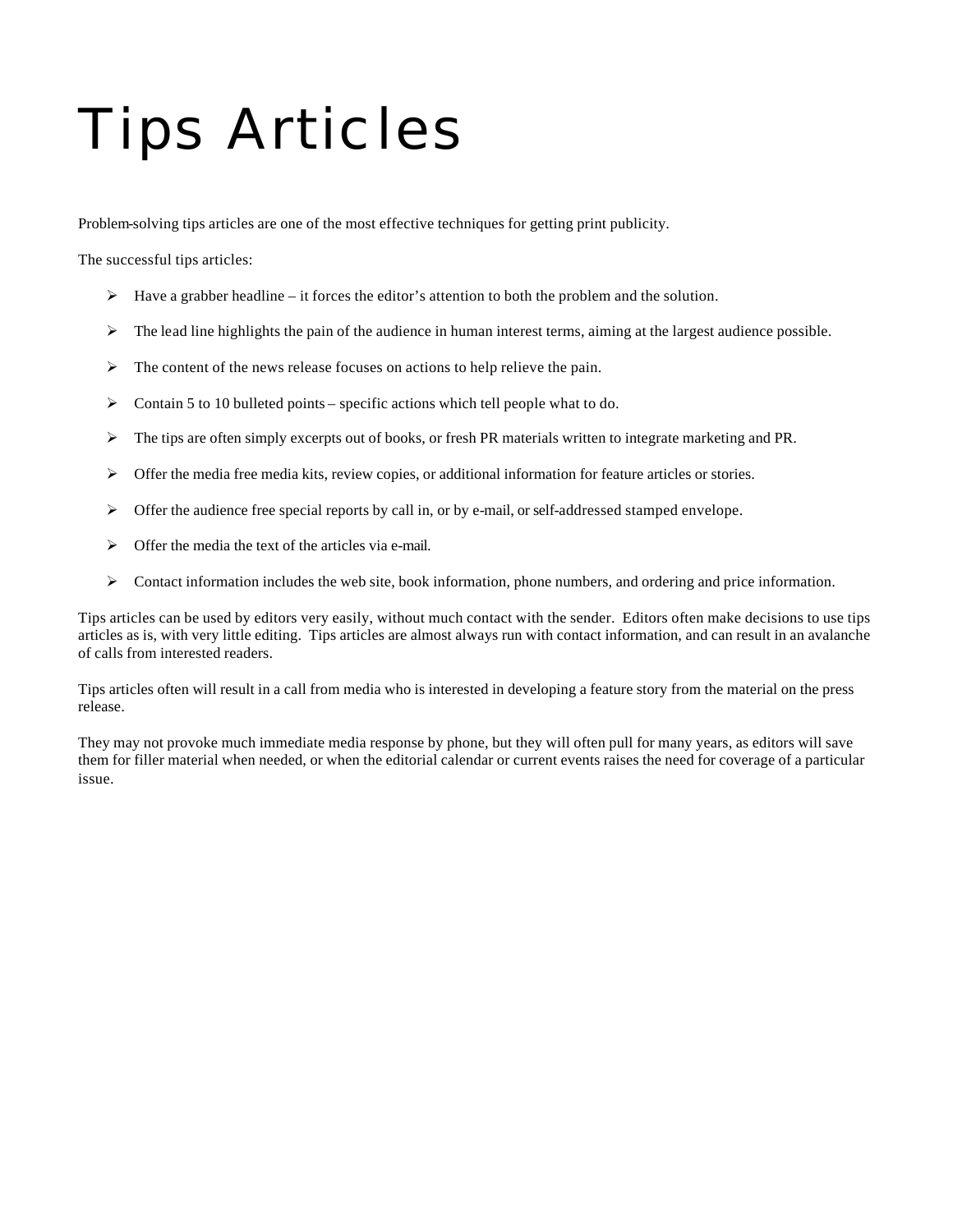## **How to Find the Best Quality Child Care FOR PARENTS SEEKING THE BEST CHILD CARE A New Step-By-Step System to Make Good Child Care Choices**

(MADISON HEIGHTS, MI) **What could be more important for working parents than finding quality child care?** Will my child be comfortable? Will my child be happy? Will my child be safe?

**How to Find the Best Quality Child Care**, a new book by Michael J. Matthews, contains everything you need as a responsible parent to successfully locate, evaluate, investigate and manage child care arrangements of all types. This easy to use, interactive reference will help parents understand the important questions to ask to find safe, quality care for their children.

Some of the tips Matthews recommends in **How to Find the Best Quality Child Care** include:

- Locate quality caregivers by weighing the advantages and disadvantages of each type of care
- Evaluate quality by creating solid child care criteria and understand the importance of accreditation, training, communication, and accountability for your child's care
- Conduct in-depth background evaluations criminal, motor vehicle, reference and employment, credit and medical – to know who is caring for your child
- Use simple interactive worksheets to get organized and know what to look for when visiting child care facilities and how to conduct effective interviews
- Save time and effort by using sample letters, forms and detailed directories listing thousands of resources to get free useful information and help for concerned parents.

Michael Matthews says no parent should ever have to drive away from a child care provider fearful and worried. Now, parents can leave their children with a smile, secure in the knowledge that they've chosen well.

**How to Find the Best Quality Child Care** is available for \$24.00 plus \$3.95 shipping (MI residents add 6% sales tax) from Autumn Publishing Group, P.O. Box 71604, Madison Heights, MI. 48071- 3012. To get the free report "Ten Tips for Parents Seeking Better Child Care", send a self addressed stamped envelope or send an e-mail message with the words "Ten Tips for Parents" to: MMatth2194@aol.com. To order call Toll-free (888) 876-4114, http://www.wiredin.net/childcare.

**Some reviewer comments: "Excellent evaluation tool. This is just what parents need…good assessment tools"**, Charlotte Anderson, Silicon Graphics Computer Systems; **"… Extremely informative and functional. It should be required reading in Parenting 101**", Richard Heilwell, Vice President, Babywatch TM Corporation; "**This book contains a combination of the most meaningful information possible for parents seeking childcare, the personal experience of parents who have been there**…", Deb VanderMolen, Manager, Steelcase, Inc.; "**This book is by far the most comprehensive guidebook I have seen on finding quality childcare. I highly recommend it to parents who need a practical tool to assist them in their child care search**", Susan B. Perlin, Partner, Plante & Moran, LLP.

> **Author Mike Matthews Available for Interviews and Shows Media review copies and specialty articles available upon request. CONTACT: TAMARA WELTY Phone: (248) 589-5249.**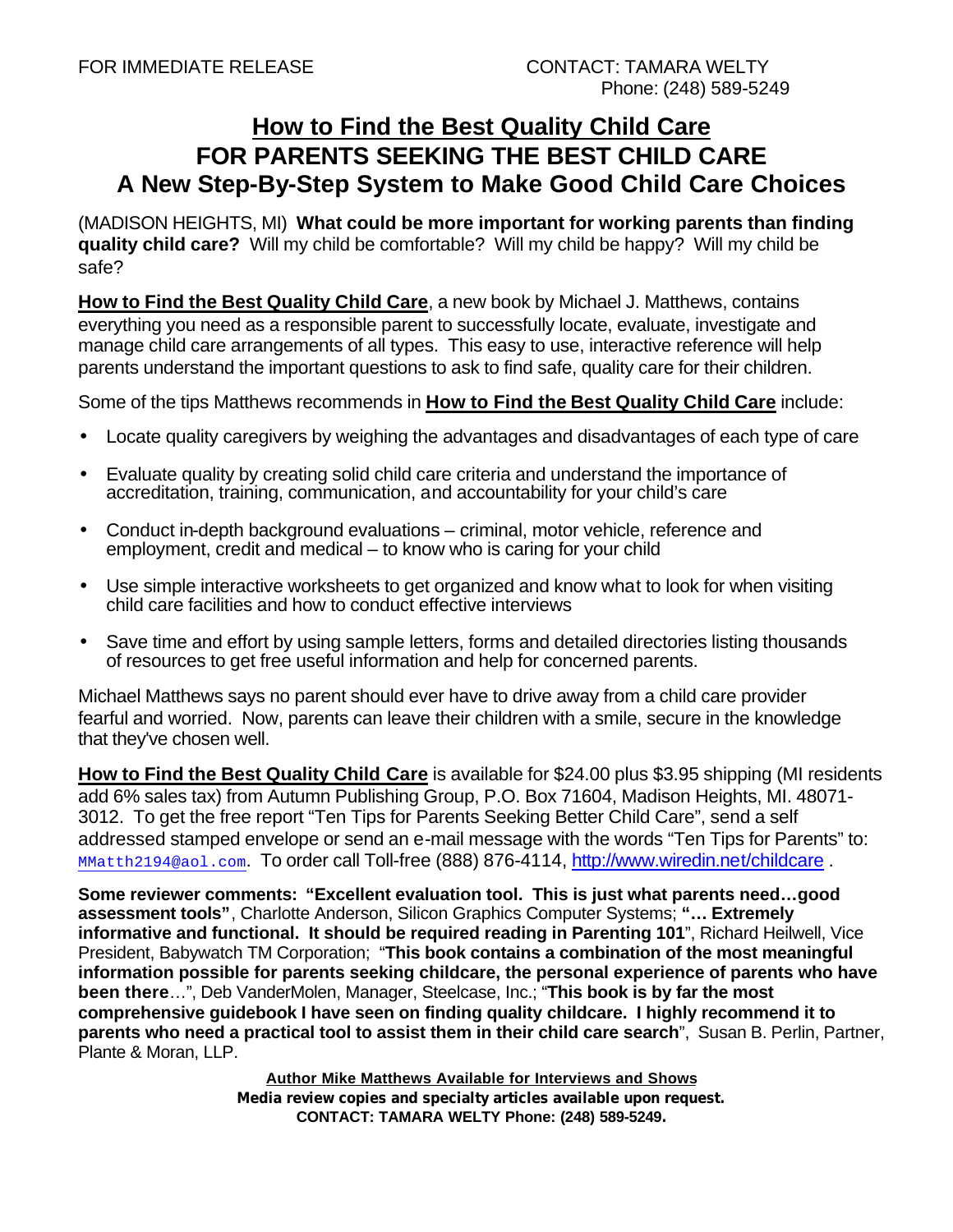#### =============================================================== **Holistic Communications, PO Box 4152. Sacramento, CA 95841-0152 p: 916-972-9921 f: 916-972-0237**

**FOR IMMEDIATE RELEASE CONTACT: Phillip Mountrose: ph: 916-972-9921 Fax: 916-972-0237**

## **8 Ways to Help Kids Start the School Year Off Right!**

===============================================================

Does your child say that school is stupid, boring, and difficult?

**Phillip Mountrose**, veteran educator and author of the innovative **Getting Thru to Kids** communication series, offers advice on how to help your child have a positive attitude about school. Consider the following:

**1. Concentrate on what your child likes about school.** Likes can include recess, P.E., and other kids. Find ways to value whatever your child likes. Build on the positives.

**2. Listen carefully to what your child says about school.** Even if he or she views school negatively, you can be supportive by using your listening skills. Empathize and validate what your child says, even if you disagree. This promotes understanding.

**3. Don't try to fix it.** By handling the problem for your child, you keep him or her from learning how to handle it. Be a resource, and, at times a guide, not a savior.

**4. Help your child develop positive beliefs about school.** Instead of the limiting belief that "school is hard," suggest the positive belief, "I can improve"; or "I can get help."

**5. Identify resources your child can use.** To encourage your child's "I can get help" belief, explore people, books, materials, computers that will assist learning.

**6. Share your experiences and outlook on school.** Offer examples of your successes and failures in school. Be candid without going into the lecturing mode. Relate your experience to your child's, being sensitive to your child's strengths and weaknesses.

**7. Help your child schedule time for activities.** Buy an organizer notebook for school assignments. Set a homework and bedtime schedule to allow time for work and play.

**8. Find ways to appreciate your child, regardless of school performance.** School competence is only one aspect of life. And as you see your whole child, more of his or her competence can be valued, perhaps in unrecognized and subtle ways.

Phillip Mountrose is the author of the award-winning book *Getting Thru to Kids: Problem Solving with Children Ages 6 to 18.* The newest book in his communication series is *Tips and Tools for Getting Thru to Kid.* He has been an educator for twenty years, teaching children of all ages. He is also the creator of the most widely-used work social skills video program in the country.

**To schedule an interview with Phillip, call 916-972-9921. Media review copy of** *Tips and Tools for Getting Thru to Kids* **contact HC Communications at 916-972-9921, fax: 916-972-0237, kids@getting thru.org Phillip Mountrose is Author of** *Getting Thru to Kids: Problem Solving with Children Ages 6-18\*\** **and** *Tips and Tools for Getting Thru to Kids***. \*\*1998 Sacramento Publishers' Best Book & Parent Council Selection**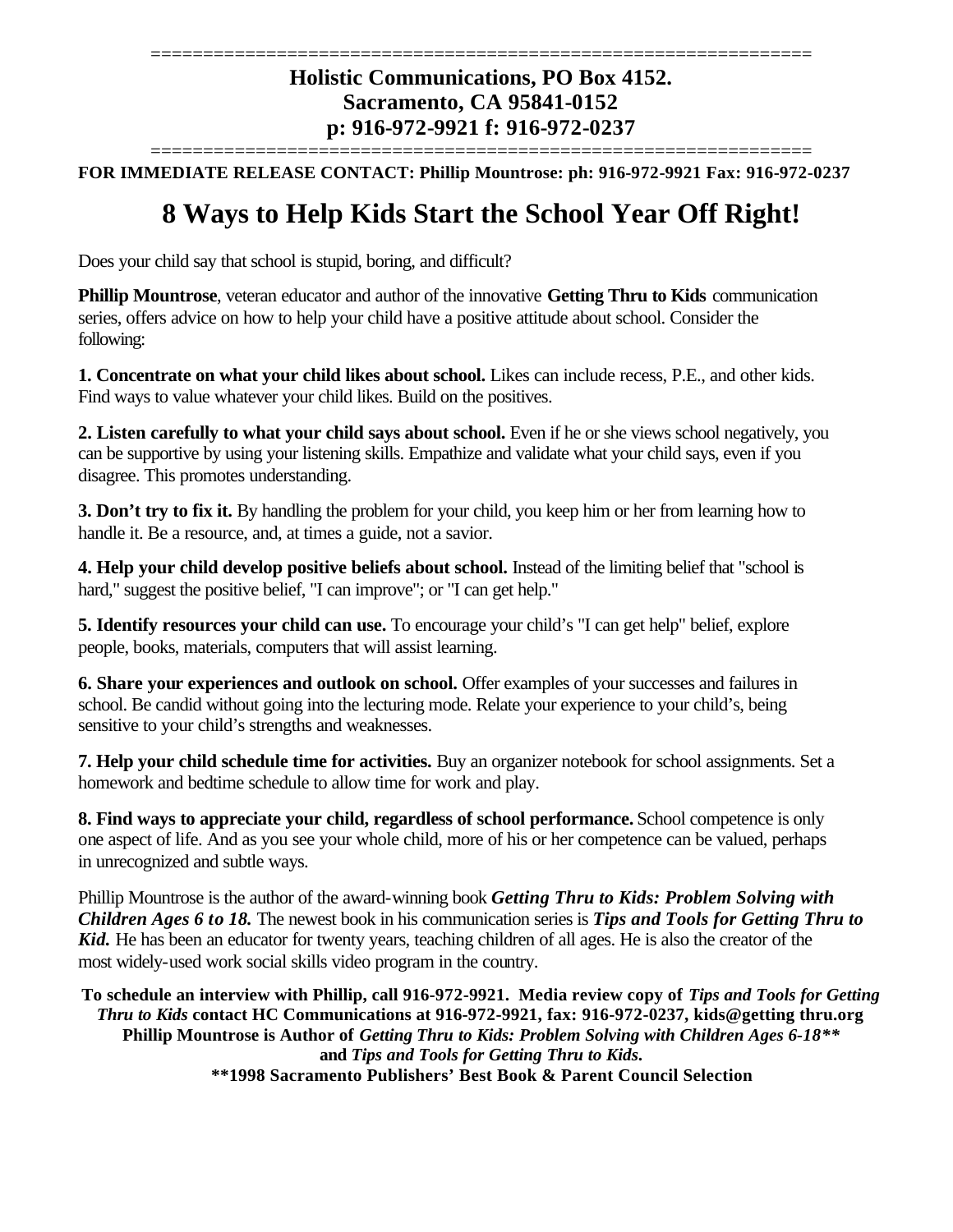William Francis Devine, Jr. Attorney at Law

MEDIA RELEASE

Contact: Bill Devine 650-329-0200

## **Get a Job, Buy a House, Save for Retirement– The Perfect Formula for a Hollow Life**

"Signing up for the get-a-job-buy-a-house-save-for-retirement grind will shortchange your bankbook and cost you your soul," says attorney William Francis Devine, Jr., author of WOMEN, MEN & MONEY (Random House), "because it steers you away from the most fulfilling and lucrative activity you can undertake–developing your talents."

Stretching to buy a house, pouring cash into mutual funds, sticking with an uninspiring job because of its steady paycheck–many so-called experts tell us that these steps lead to financial independence. Yet in truth they lead only to a limited life. As Lauralee, one of Devine's new clients, recently explained, "I have more money than ten years ago, but I feel like I have no money. Everything takes second place to money. I want more from life." In WOMEN, MEN & MONEY, Devine shows you how to get it.

Using his fresh insights and practical techniques, you can avoid falling into a hollow existence, and instead discover how to use money to achieve a higher standard of living, one that includes great self-esteem and self-expression, deeper intimacy with your partner, and enormous sums of cash. Here are Devine's Five Fresh Standards for Cultivating Your Bankbook and Your Soul:

- **Standard 1 Dump any job that bores you for work that develops your talents.** Job security never existed and never will. Aspire to become accomplished at work that fulfills you, serves others, and supports you. Only by being accomplished will you develop the security and earn the cash you seek.
- **Standard 2 Don't equate buying a house with realizing the American Dream.** The size of your den does not dictate the quality of your life. Buy yourself a house if the time is right, but leave plenty of spare funds on hand so you can finance work that fits you.
- **Standard 3 Invest in yourself, not mutual funds. It's more profitable, and more rewarding.** Look at Steven Spielberg, Anita Roddick, Maya Angelou, or Steve Jobs. Their wealth and accomplishments have not sprung from dollar-cost averaging. They bet on their talents. You can, too.
- **Standard 4 Save so you and your partner can flourish, not so you can retire.** Money is the leading source of conflict for couples in America, but it doesn't have to be. Don't postpone life several decades and engaging in stock market gymnastics in the interim. Create life today.
- **Standard 5 Set a good example for children–it's more valuable than giving them any college fund or trust.** To thrive, your child needs a stock of personal mettle, not a fiscal fortress. The best way for her to understand how to fill her life with self-esteem, self-expression, a deep connection to others, and plenty of cash is for you to show her how you're doing it.

Media kits and review copies available on request.

Bill Devine is available for interviews nation-wide US. Web site: **www.wdevine.com** Bill is also available on short notice at 650-329-0200. Send e-mail inquiries to : bill@wdevine.com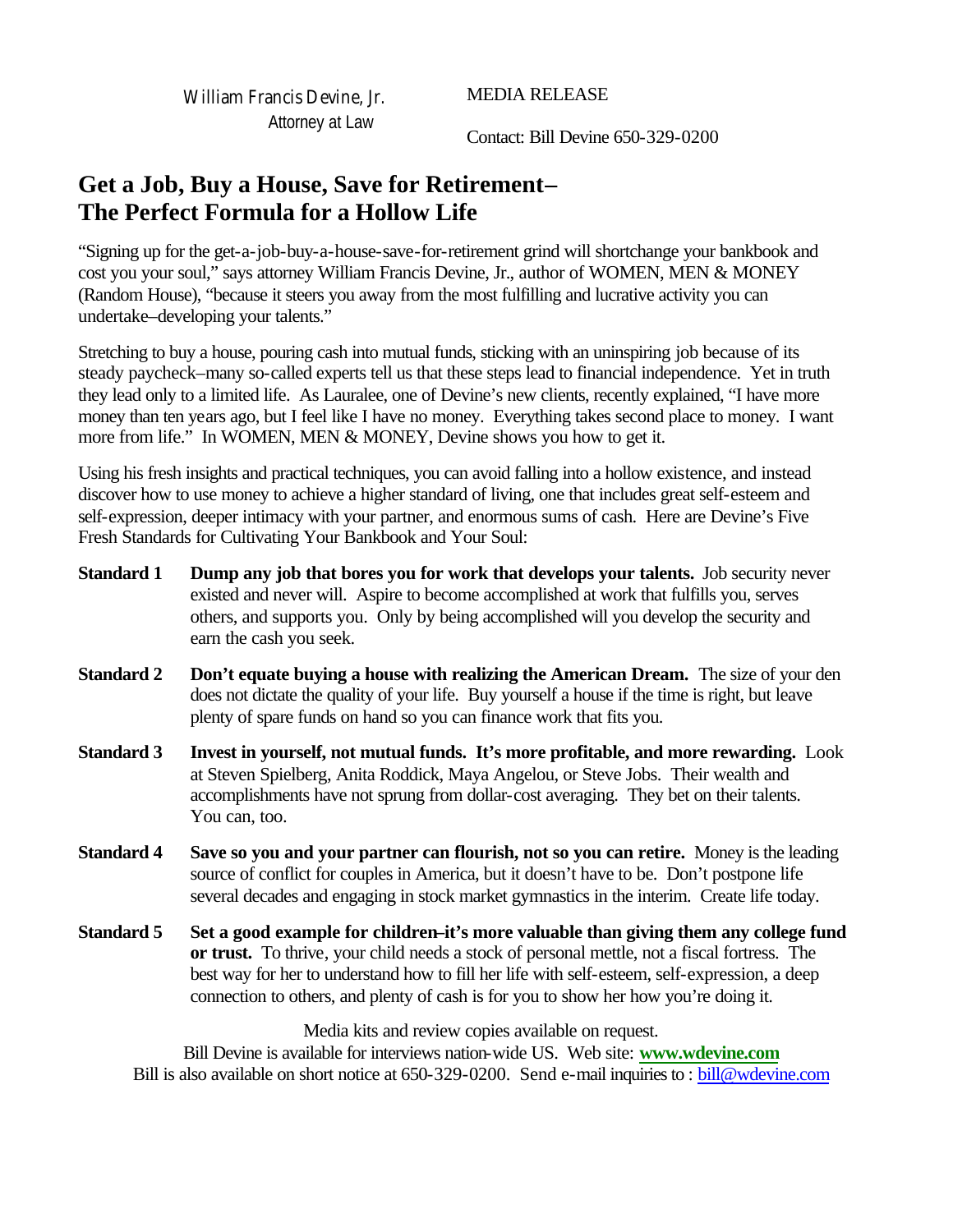### **Back Pain? Forget drugs! Follow Dr. Rick Barrett's natural ways to handle back pain -- without drugs or surgery**

(Houston. February 23.) Back Pain? Then don't take any drugs. They may cause more harm than help.

"There are natural ways to handle back pain without resorting to drugs," says Dr. Rick Barrett, who will give a free talk titled "10 Natural ways to Handle Back Pain" on Tuesday, March 3, 5-7 PM at River Oaks Bookstore, 3270 Westheimer, in Houston.

"Trying to stop back pain with drugs is like trying to stop a fire in your house by turning off the fire alarm", says Dr. Barrett, author of the new book, "Dare to Break Through the Pain: A Guide to Eliminating Back and Neck Pain Naturally, Without Drugs or Surgery" (Brockton Publishing, \$12.95).

According to the February, 1998 issue of Prevention magazine, back pain strikes about 80% of the population at some point in our lives. When that pain hits, most of us turn to medications to turn off the ache. But according to Dr. Barrett, all we are doing is turning off the fire alarm.

"Pain is part of your alarm system letting you know that there is a problem," explains Dr. Barrett. "You want to learn what it is trying to tell you."

And after we discover what the alarm was all about, what does he suggest we do to break through back pain? Here are a few of his suggestions:

1. Use ice. "About 90% of what people do wrong with a back injury is that they put heat on it, when they should use ice," says Dr. Barrett. Ice will save everyone from a lot of pain later on, he says. "Heat will increase inflammation," writes Dr. Barrett. "Ice will reduce inflammation and slow down the nerves sending pain signals to the brain. Use ice first."

2. Take herbs. "Rather than aspirin or any pain medications, take an herb such as White Willow," advises Dr. Barrett. It can reduce inflammation and pain, help in getting sleep, and do it without any side effects.

3. Seek help. "See a chiropractor to find out how serious your injury is," says Dr. Barrett. "You want to be sure you learn from the pain, because that pain is trying to tell you something. A specialist can help."

Dr. Rick Barrett will give a talk on "10 Natural Ways to Handle Back Pain" and sign copies of his new book on Tuesday, March 3, 5-7 PM at River Oaks Bookstore, 3270 Westheimer, in Houston. The event is free and open to the public.

For more tips, or to interview Dr. Barrett, call 281-499-4810.

-- end --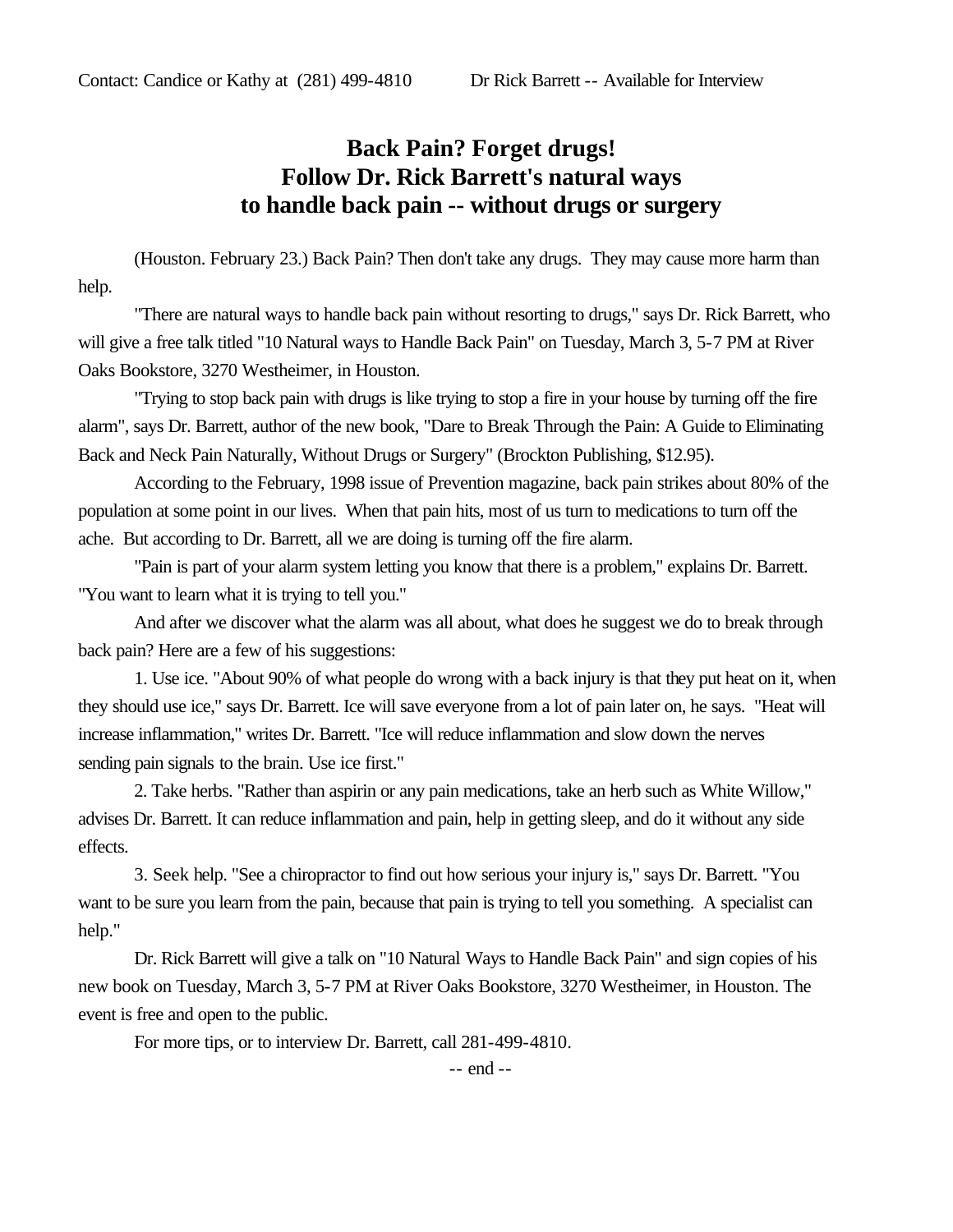For Immediate Release

## I'm Safe at the Mall **10 Steps to Worry-Free Holiday Shopping with Your Child or Grandchild**

A lost child needs to do two things: 1) stay where she is and 2) ask a low risk adult for help. "Does your child know who ask for help if she's not supposed to talk with strangers?"

Author Wendy Gordon offers advice to parents and children for the holidays, when malls are packed with shoppers and it is easy for grown-ups and children to lose sight of each other. Based on information from the National Center for Missing and Exploited Children, Gordon developed child safety skills and incorporated them into her new storybook, I'm Safe! At the Mall (\$5.95, call 1-877-669-7233).

"Parents are usually just around the corner," says Gordon. "Taking simple steps to ensure a child's safety can help prevent stress and worry." She recommends the following:

- 1. Teach children their full names.
- 2. Be sure they know your first and last name so you can be paged.
- 3. The next time you shop with your child, make a game of finding low risk adults who can help. Use name badges, cash registers, and sales counters as cues.
- 4. Explain to a child that if he doesn't see someone with a name badge, he can ask a woman who has children with her for help. He shouldn't go anywhere with her, but he can ask her to find a salesperson or security guard who can help.
- 5. Review safe shopping skills with your child before you go to the mall. You can pretend you are the child who gets lost and have *your child* tell *you* what to do!
- 6. For younger children, put their full names, addresses and phone numbers inside their clothing. (A piece of masking tape can be used, although it's only temporary.)
- 7. Avoid the crowds. Shop early and during non-peak hours if you can. You can also shop through catalogs or the Internet and avoid the crowds completely.
- 8. If you are buying many gifts, don't get so overloaded with packages that it is hard to move quickly if your child starts to wander. It is better to make frequent trips to the car.
- 9. Have important information on hand about your child--a clear, current photograph, height, weight, eye and hair color, and unique identifying characteristics.
- 10. Make note of what your child is wearing that day so you can quickly describe him or her if you accidentally get separated.

I'm Safe! at the Mall (8-1/2" x 11", 32 pages, soft cover, color, \$5.95) and the companion Activity Book (8-1/2" x 11", 24 pages, soft cover, \$2.49) are available from BackYard Books. Call toll free 1-877-669-7233 or visit *http://www.imsafe.com*.

# # #

P. O. Box 1056 • Camden, Maine 04843 • *fax:* (800) 837-0924 • www.imsafe.com

Editor's Note: Photos, interviews, and review copies available by calling (207) 594-4149.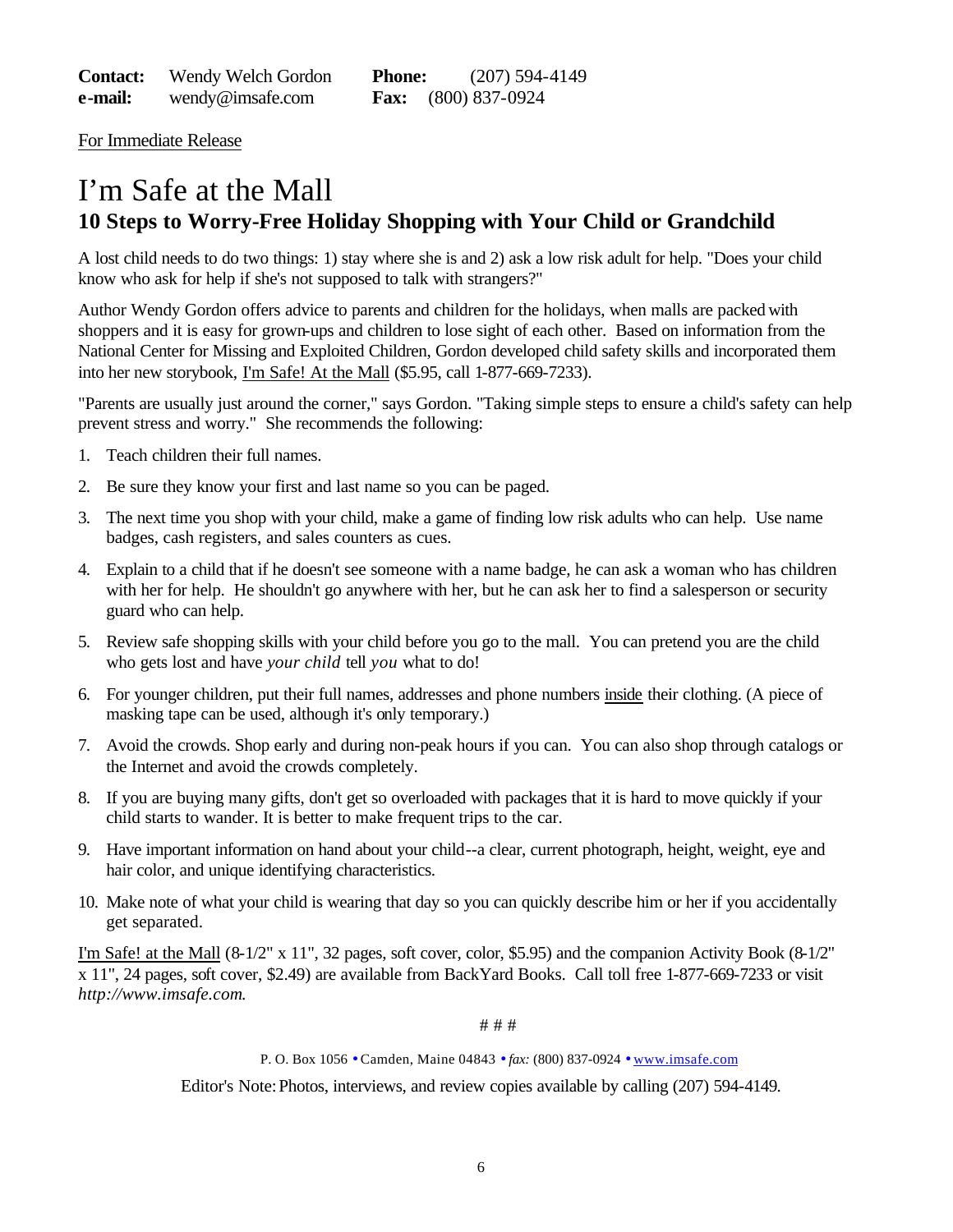## **Procrastination is NOT the #1 time waster New time management strategies spell difference between success or disaster**

"**Doing too much at once is the #1 time waster**" according to Dr. Jan Yager, awardwinning author of 14 books, sociologist and workplace/time management expert. "*It's easy to become more productive and still have time for fun, if you chose to do the right things"*.

"Workaholics are usually poor time managers," says Yager. An entrepreneur, consultant, university lecturer, prolific author, wife, and parent to two school age sons, practicing her creative time management principles enables Dr. Yager to achieve a balanced life.

Dr. Yager's recent survey of 234 men and women resulted in the development of **7 key principles for Creative Time Management**:

- **1. Be active, not reactive.**
- **2. Set goals.**
- **3. Prioritize actions.**
- **4. Keep your focus.**
- **5. Create realistic deadlines.**
- **6. D-O I-T N-O-W.**
- **7. Balance your life.**



**Of these, says Dr. Yager, "D-O I-T N-O-W" is particulary helpful to remember. The words stand for:**  $\mathbf{D}$  – Divide and conquer what you have to do;  $\mathbf{O}$  – Organize your materials, how you will do it;  $\mathbf{I}$  – Ignore interruptions that are annoying distractions;  $\mathbf{T}$  – Take time to learn how to do things yourself; **N** – Now, not tomorrow. Don't procrastinate; **O** – Opportunity is knocking. Take advantage of them;  $W - W$  atch out for time gobblers.

"People tend to create externally the chaos they feel internally," says Dr. Yager. Dr. Yager's new book contains numerous, invaluable ways to find your "hidden time". The easy-toimplement strategies can help people overcome more than two dozen time wasters including: guilt, selflessness, poor planning, fears of success or failure, perfectionism, procrastination, disorganization, lateness, and misusing technology. It also covers how to be more effective by improving your time at work and an incredible list of "125 Top Time-Saving Ideas".

**"Creative Time Management for the New Millennium"** is a how-to guide which offers fresh insights and practical help to anyone who wants to achieve an organized, productive life.

**"Creative Time Management for the New Millennium" is a Literary Guild featured alternate, Publishing date is September 15, 1999 by Hannacroix Creek Books \$14.95 trade paperback, \$28.95 hardcover. Dr. Yager is also author of the classic** *Creative Time Management* **(Prentice Hall, 1984),**

*Making Your Office Work For You* **(Doubleday, 1989) and** *Business Protocol* **(Wiley, 1991) Dr. Jan Yager is available for interviews Direct Line (203) 968-8098 (CT) <jyager@aol.com> Feature story inquiries welcome. Media kits, high resolution color photography & review copies available on request. CALL GLADYS ROSE AT (718) 229-1256, Fax 203-968-0193**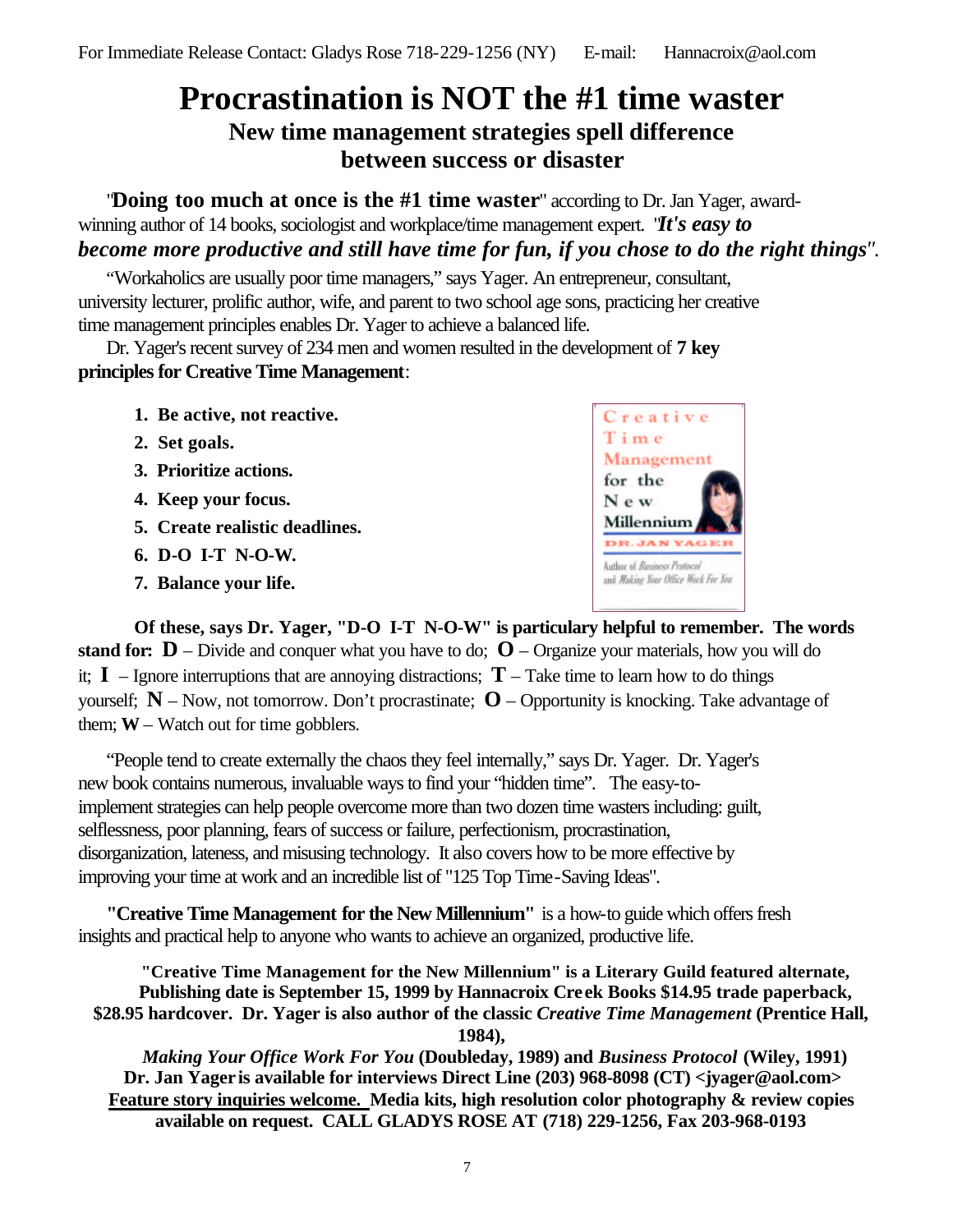#### **Internet: <www.JanYager.com> E-mail: hannacroix@aol.com**

#### FOR IMMEDIATE RELEASE Contact: Dr. Jan Yager (203) 329-8738

# POTENTIAL HAZARDS OF WORKPLACE FRIENDSHIPS HIGHLIGHTED BY CLINTON CONTROVERSY

Stamford, CT January 26, 1998 --"I've long been an advocate of casual not close or best friendships in business," advises sociologist and noted friendship expert Jan Yager, Ph.D. "In my book, Friendshifts: The Power of Friendship and How It Shapes Our Lives, I caution against revealing too much to a co-worker or befriending too quickly. According to my research, it takes, on average, three years from when you meet and become acquaintances until enough 'tests' have been passed that you know someone is a tried-and-true genuine friend."

There are friendship and business issues raised by the current Clinton scandal that go beyond the legal issues of whether or not Clinton asked anyone to lie in a sworn testimony as well as whether or not an inappropriate sexual affair took place.

Dr. Yager, who has been researching friendship for over a decade, beginning with her dissertation on friendship patterns (City University of New York, 1983), offers these workplace and friendship guidelines:

· Be cautious about what you say, and whom you befriend.

Adhere to the "three year" rule by only gradually letting a workplace or business acquaintanceship become a friend and even then try to keep it a casual, non-intimate friendship.

· Be careful if you are new at a job and someone seems overly friendly or pumps you for too many intimate details or business confidences.

· Test out your business friend with "low risk" confidences to see your new friend's reliability.

· Caution, caution, caution. You can be friendly without putting yourself or your job in jeopardy. As Marcia Londe, an Atlanta-based sales executive told me, "You don't have to spill your guts to be friends."

 What's Dr. Yager's advice about workplace friendships that turn to romance? "If one or both parties is married to someone else, and it would be an inappropriate romantic relationship, for professional and moral reasons, stay clear of such a situation. If both are single, but it is between a superior and subordinate, or a mentor, find out what the rules are at your company about such relationships. If the company allows it, and you can both handle it, fine; if not, one or both may have to consider moving to another department or even to another company if the romance gets very heated or if it ends."

To find out more about all aspects of friendship including work and friendship, see Dr. Yager's book Friendshifts: The Power of Friendship and How It Shapes Our Lives (\$22.95 hardcover), available at local bookstores or by calling (800) 431-1579.

For follow-up interviews, contact Dr. Jan Yager (203) 329-8738 (CT)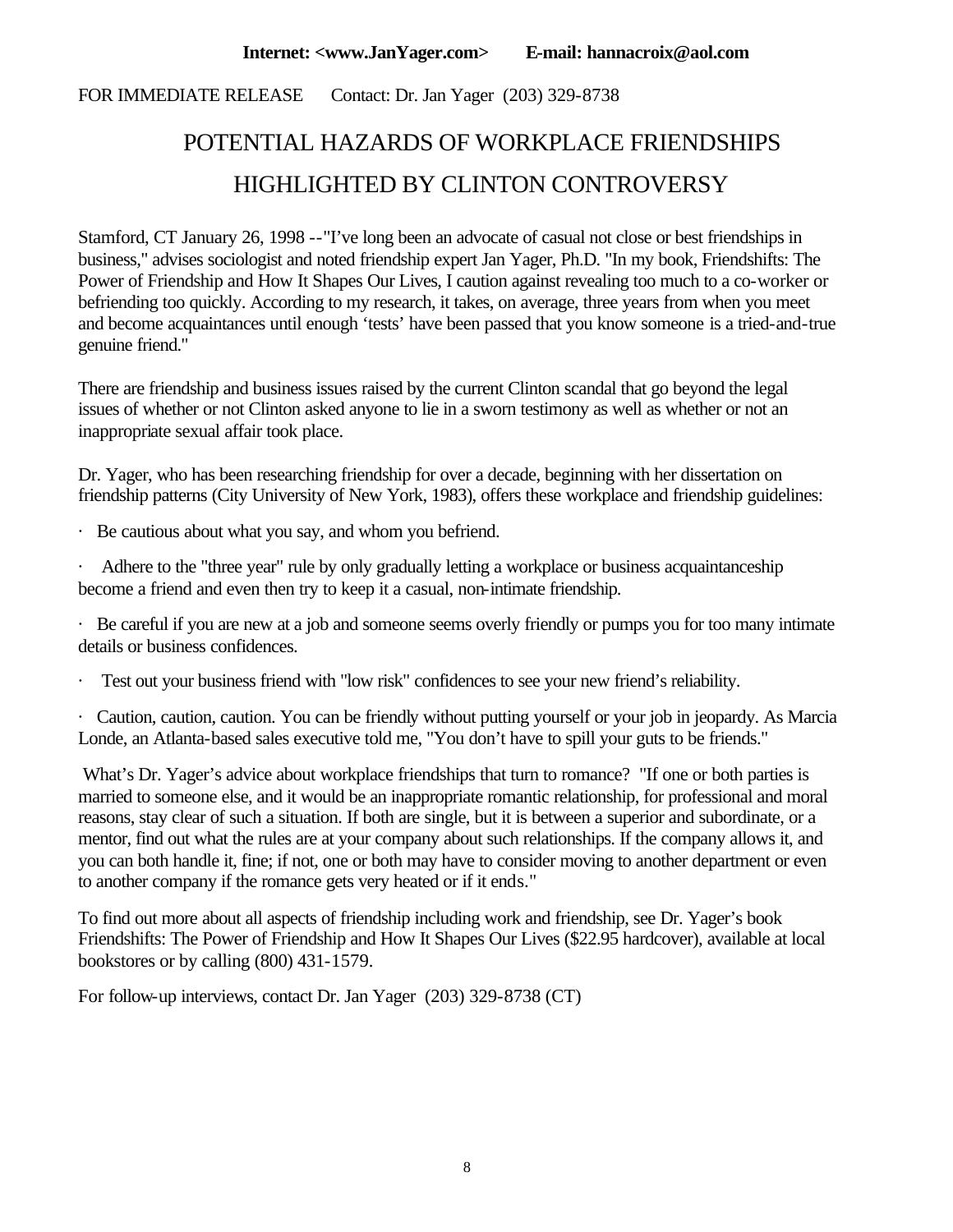**FOR IMMEDIATE RELEASE Dating Expert Felicia Rose Available For Interview For additional information: Contact Veronique Win or Felicia Rose Adler, Fun-Key Concepts** Phone: 818-341-2775 Fax: 818-885-5203 Web site/email URL: www.masterdating.com

# **Cures for the Valentine's Blues**

Valentine's Day is like the romantic new year. For many it's kind of a judgment day. We look to see am I better of this year than last? Am I a winner or a loser on the romantic front? Singles judge themselves by whether they have a date. Married folks (more so women) judge their marriage based on the plans their spouse makes for them.

Dating expert and author of the hot new book *Master Dating® How to Meet and Attract Quality* 

*Men*, Felicia Rose Adler suggests making Valentine's Resolutions (just like New Year's resolutions but about romance). Valentine's Day is an opportunity to take stock of where we are and how we got here. It's a good idea to stop and hold a magnifying glass to our dating/relationship patterns. Decide what is not working in our favor, and make a new plan--some decisions--even goals.

We often spend more time trying to figure out what we want in a mate/date than what we don't want. We may make lists of these attributes in our mind (or even commit them to paper). Doing so is a positive proactive step, but unfortunately, *you can't date a list!*

It's actually more important to know what you are unwilling to accept, and take your time getting to know what you might value in a particular person. It's just like car shopping, you may find a car that has all of the options you were looking for, but is no fun to drive! (Never underestimate the importance of a nice long test drive!) Knowing what you won't accept in a mate allows you to open your mind, while protecting your heart. Valentine's resolutions are a great way to have fun with this common sense approach to achieving the love life you desire.

#### **Examples of Valentine's Resolutions**

- ♦ "I only date givers, no takers from now on!"
- ♦ "I will no longer date a man who does not at least have a car and a job!"
- ♦ "I will no longer date women with more than two personalities!"
- ♦ "No more men who spend more time on their hair than I do!"
- ♦ "No more self absorbed narcissistic egomaniacs wearing fake leather!

If you would like to hold a contest, your readers could send it their Valentine's resolutions. You could publish the best ten. The one with the best Valentine's resolution wins a free book!

- <sup>q</sup> **Other Valentine's blues Felicia can share the cure for . . .**
- <sup>q</sup> **Fool proof ways to get the date you want!** *Its not too late to get a great date for "V-Day!"*
- □ **How men can "stay out of the dog house" and even "get lucky" that night!**
- □ How to get your husband/boyfriend to "cough up" (pamper you) on the big day!
- <sup>q</sup> **How to have a great Valentine's Day NO MATTER WHAT!**

Your readers can receive a FREE sample chapter of the book *MasterDating®* by sending a self addressed stamped envelope to "High Impact Eye Contact" 7657 Winnetka Ave. Suite 330, Canoga Park, CA 91306 or see it on our web site at www.masterdating.com For more information, full press kit, review copies and scheduling an interview, contact Veronique Win or Felicia Rose Adler (818) 341-2775 Fun-Key Concepts 20216 Stagg St. Winnetka, CA 91306

-30-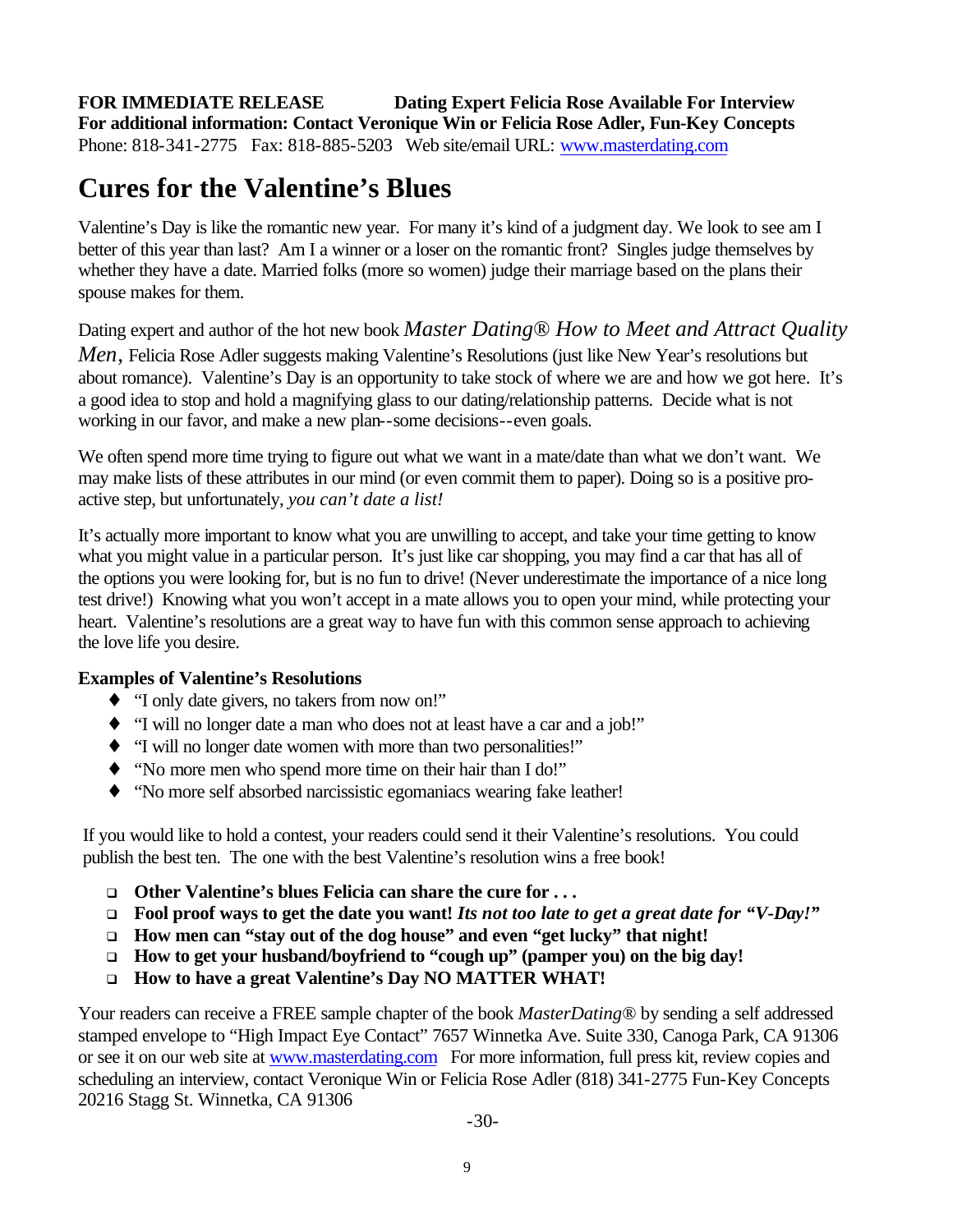# **AVOID THE WINTER BLAHS BY REDECORATING**

Baltimore, MD-The holidays are over and winter is taking over. Dark, snowy/rainy nights and bleak days can be brightened by tackling a few simple decorating projects. Home decorating how-to expert, Donna Babylon, offers over 1200 decorating ideas in her newest book, More Splash Than Cash Decorating Ideas. This handy guide will provide you with never-ending ideas to decorate your home, regardless what the weather is doing outside.

- Get your mind off the winter weather and gather together old photographs of your family and friends. Team an assortment of frames (purchased new or recycled) with your favorites and then show them off on a mantel, coffee table, or special shelves added just for this purpose.
- Move some furniture pieces to new positions (or even to new rooms). For example, move a desk that has been against the wall so it sits diagonally in a corner.
- Interchange your lamps from your living room and another room of the house. If the bases of lamps don't fit in with their new locations, cut a large circle of fabric, center the lamp in the middle of it, and gather the fabric at the neck of the lamp. Secure the gathers in place with a piece of decorative cording. Tuck under any raw edges for a nice finish.
- Paint spreads more style for less money than any other decorating basic. Repaint a room a new, fresh color.
- Search through your drawers, closets, attic, and basement for items of interesting shapes. Display them together on the wall for an interesting focal point.
- If you can only have one accessory to decorate your home (especially on those gray winter days), select a handful of fresh flowers. Place them everywhere! Use old water pitchers, antique teapots, or chipped and tattered terra cotta pots as casual containers for an impromptu flower arrangement.

Donna Babylon has appeared on more than 50 home decorating programs on HGTV and Discovery networks. She has been a featured speaker at home decorating and how-to consumer shows around the country for more than 10 years. More Splash Than Cash is featured in Doubleday Book Clubs.

More Splash Than Cash Decorating Ideas, published by Windsor Oak Publishing, retails for \$15.95. It is available nationally in book and craft stores. For the location nearest you, call toll-free 1-888-919-8227. To order directly from the publisher, visit the website www.MoreSplashThanCash.com> or send \$19.45 (\$15.95 plus \$3.50 postage) to: Windsor Oak Publishing, P. O. Box 172, Casselton, ND 58012-0172.

####

Special note: To interview Donna Babylon on this subject or to receive a full press kit or review copy ... contact Sharon Castlen, Integrated Book Marketing, 1-800-949-4416.